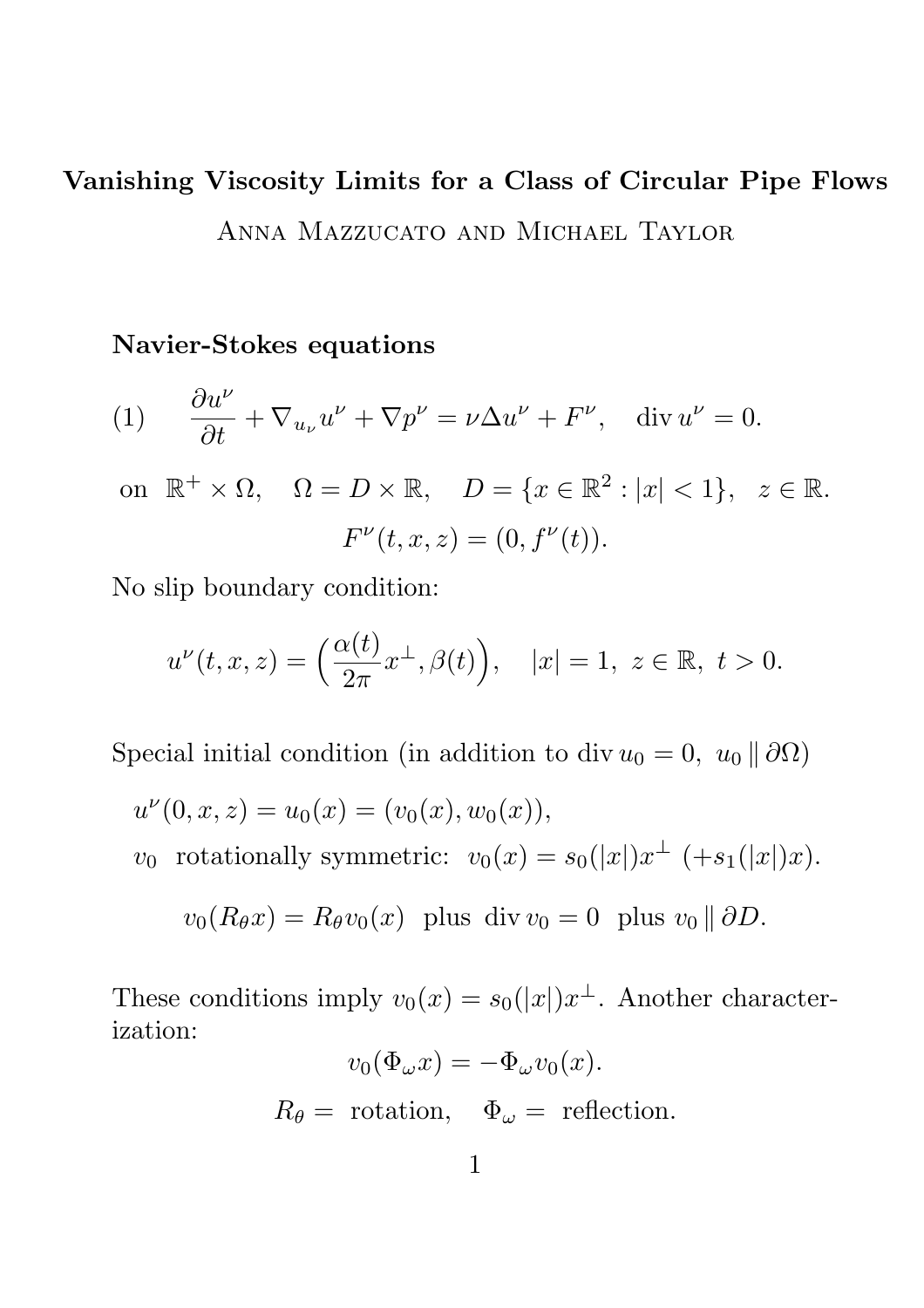# Lemma 1. In such a case,

$$
u^{\nu} = (v^{\nu}(t, x), w^{\nu}(t, x)), \quad p^{\nu} = p^{\nu}(t, x).
$$

NOTE.

$$
\nabla_{u^{\nu}} u^{\nu} = (\nabla_{v^{\nu}} v^{\nu}, \nabla_{v^{\nu}} w^{\nu}), \quad \text{div } u^{\nu} = \text{div } v^{\nu}.
$$

Hence (1) becomes

(2) 
$$
\partial_t v^{\nu} + \nabla_{v^{\nu}} v^{\nu} + \nabla p^{\nu} = \nu \Delta v^{\nu}, \quad \text{div } v^{\nu} = 0
$$

(3) 
$$
\partial_t w^{\nu} + \nabla_{v^{\nu}} w^{\nu} = \nu \Delta w^{\nu} + f^{\nu}(t).
$$

Boundary conditions:

$$
v^{\nu} = \frac{\alpha(t)}{2\pi}x^{\perp}
$$
 on  $\partial D$ ,  $w^{\nu} = \beta(t)$  on  $\partial D$ .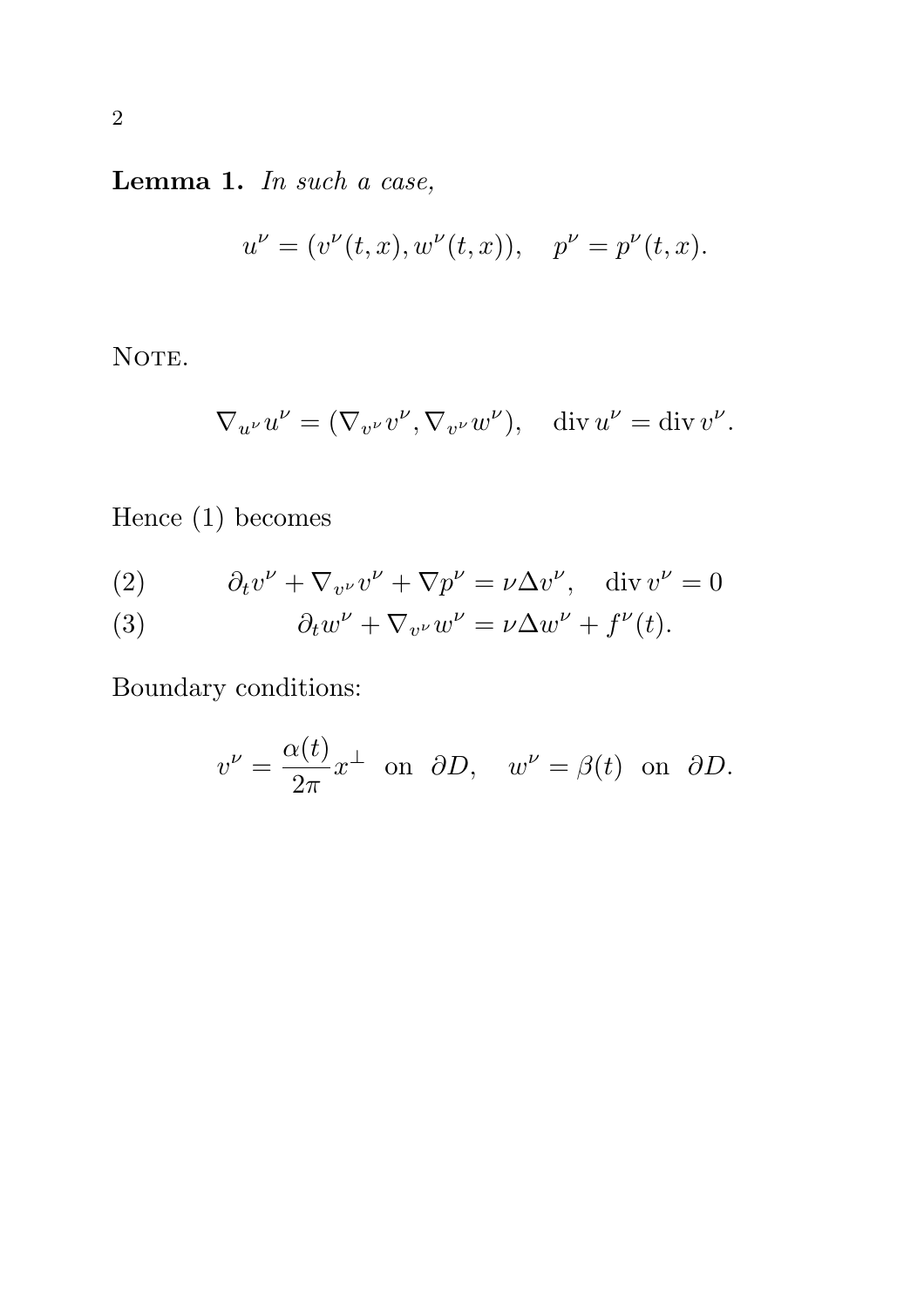#### Euler equations

$$
\frac{\partial u^0}{\partial t} + \nabla_{u^0} u^0 + \nabla p^0 = F^0, \quad \text{div } u^0 = 0.
$$

Boundary condition  $u^0 \parallel \partial \Omega$ .

Initial condition  $u^0(0, x, z) = (v_0(x), w_0(x))$ , same as before. Then  $u^0(t, x, z) = (v^0(t, x), w^0(t, x))$ , with

(5) 
$$
\partial_t v^0 + \nabla_{v^0} v^0 + \nabla p^0 = 0, \quad \text{div } v^0 = 0,
$$

(6) 
$$
\partial_t w^0 + \nabla_{v^0} w^0 = f^0(t).
$$

Boundary condition:

$$
v^0 \parallel \partial D \quad \text{for} \quad t > 0, \ x \in \partial D.
$$

**Lemma 2.**  $v^0(t,x) \equiv v_0(x)$  is steady solution to (5).

Proof. One checks that

$$
\nabla_{v_0} v_0 = -s_0(|x|)^2 x = -\nabla p_0(x),
$$

where

$$
p_0(x) = \tilde{p}_0(|x|), \quad \tilde{p}_0(r) = -\int_r^1 \rho s_0(\rho)^2 d\rho.
$$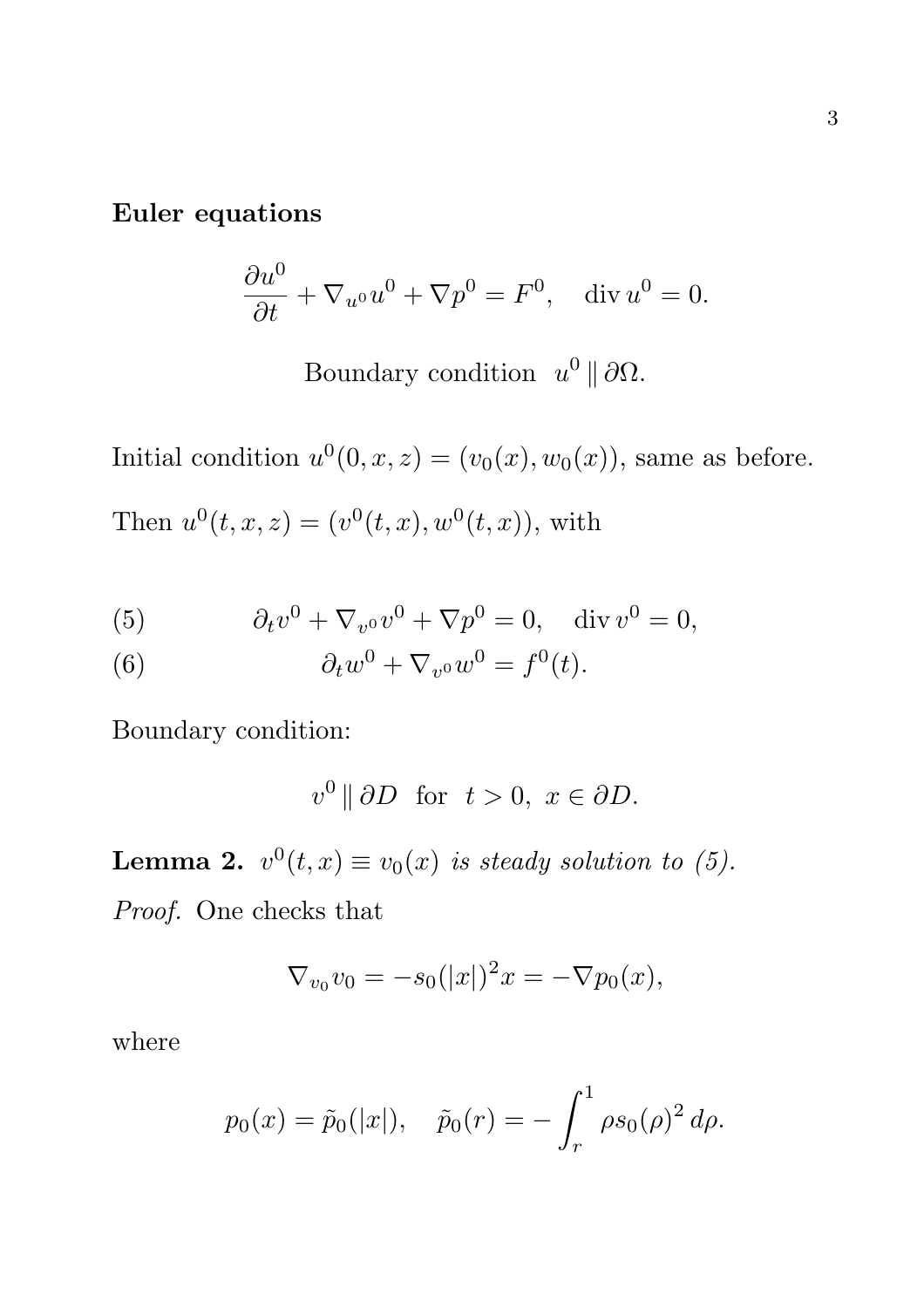Then (6) becomes

 $\partial_t w^0 + \nabla_{v_0} w^0 = f^0(t)$ . (No boundary condition),

with solution

$$
w^{0}(t,x) = w_{0}(\mathcal{F}_{v_{0}}^{-t}(x)) + \int_{0}^{t} f^{0}(s) ds.
$$

Here  $\mathcal{F}_{v_0}^{-t}$  $v_0^{-t}$  is the backwards flow of  $\overline{D}$  generated by  $v_0$ .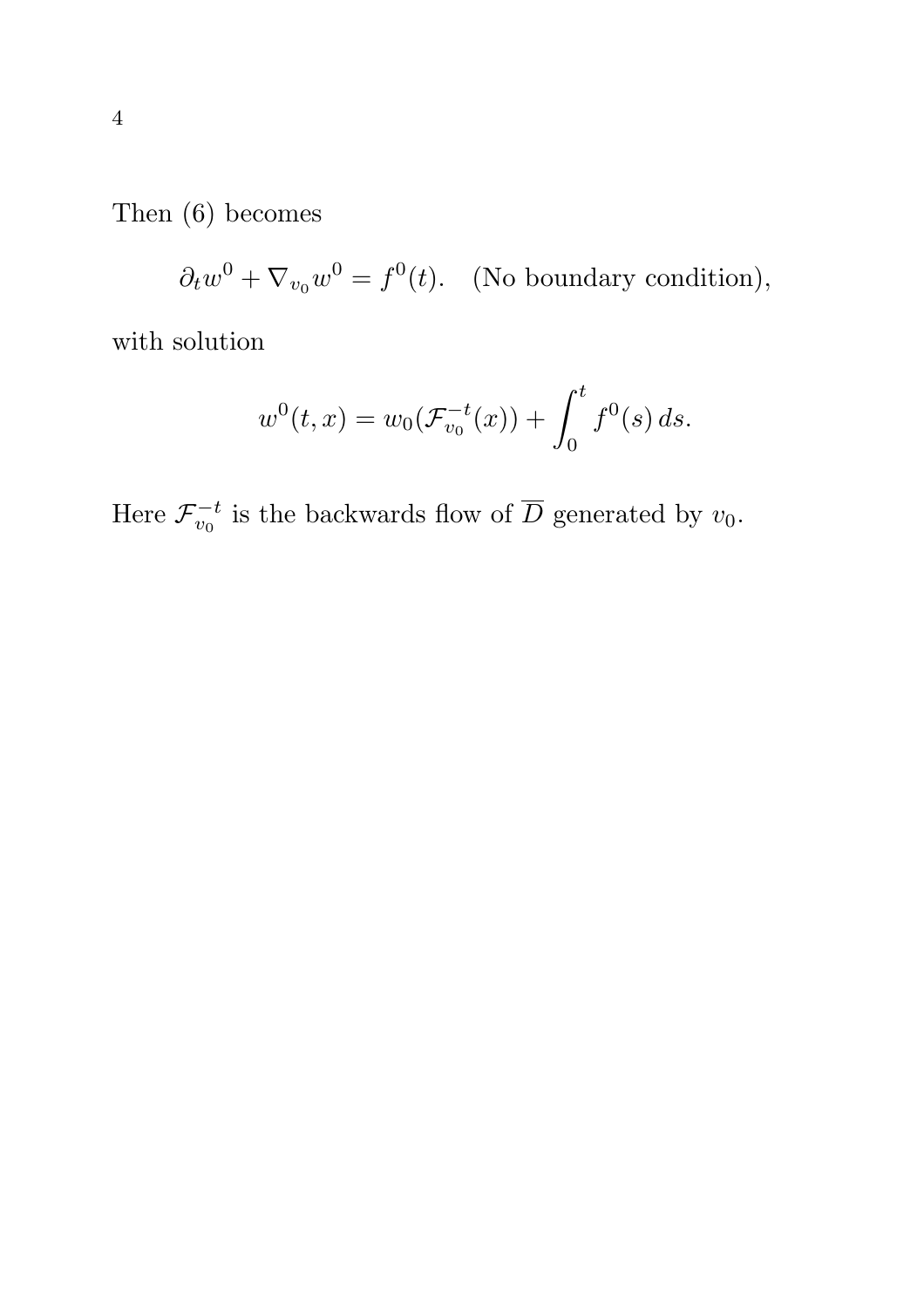## Expanded verification of proof of Lemma 2

Assume  $v(x) = s(|x|)x^{\perp} = s(|x|)(-x_2, x_1)$ . Then  $\nabla_v v = -x_2 s(|x|) \partial_1 v + x_1 s(|x|) \partial_2 v.$ 

Now,

$$
\partial_1 v = s(|x|)(0,1) + s'(|x|) \frac{x_1}{|x|}(-x_2, x_1)
$$
  

$$
\partial_2 v = s(|x|)(-1,0) + s'(|x|) \frac{x_2}{|x|}(-x_2, x_1).
$$

Hence

$$
\nabla_v v = -x_2 s^2(0, 1) - x_2 s s' \frac{x_1}{|x|}(-x_2, x_1)
$$
  
+  $x_1 s^2(-1, 0) + x_1 s s' \frac{x_2}{|x|}(-x_2, x_1)$   
=  $-s(|x|)^2(x_1, x_2)$   
=  $-s(|x|)^2 x$ .

Also,

$$
\partial_j \tilde{p}((x_1^2 + x_2^2)^{1/2}) = \tilde{p}'(|x|) \frac{x_j}{|x|},
$$

so

$$
p(x) = \tilde{p}(|x|) \Longrightarrow \nabla p(x) = \tilde{p}'(|x|) \frac{x}{|x|} = \frac{\tilde{p}'(|x|)}{|x|} x.
$$

Hence

$$
\nabla_v v = -\nabla p, \quad \tilde{p}'(r) = rs(r)^2, \text{ i.e.,}
$$

$$
\tilde{p}(r) = -\int_r^1 \rho s(\rho)^2 d\rho.
$$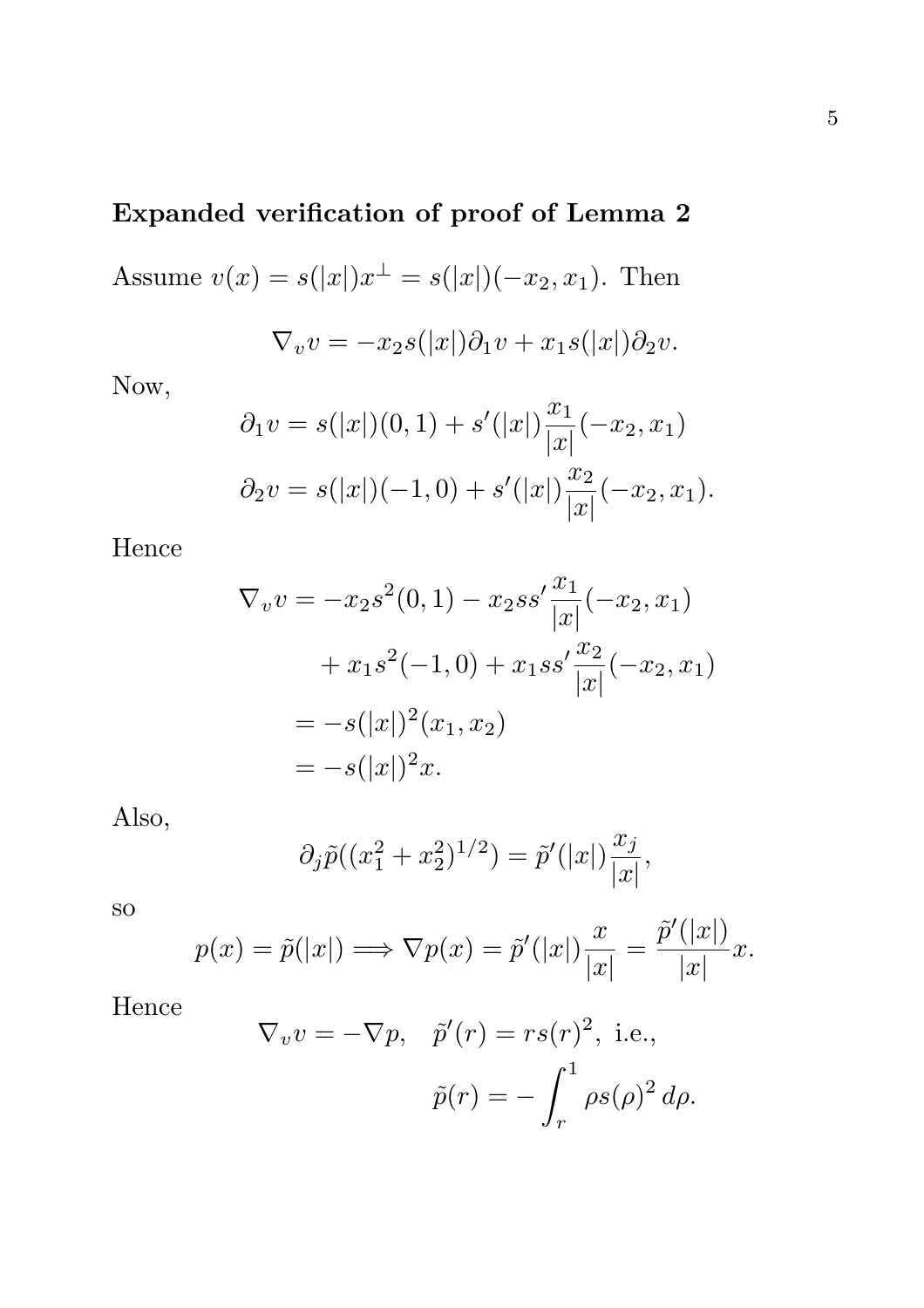Problem: Study how

(8) 
$$
v^{\nu} \longrightarrow v^0 \equiv v_0
$$
 and  $w^{\nu} \longrightarrow w^0$  as  $\nu \searrow 0$ .

Literature on first case: Matsui, Wang, Bona-Wu, [LMN], ....

**Proposition 3.** The solution to  $(2)$  is circularly symmetric for all  $t > 0$ , and hence solves the linear equation

$$
\frac{\partial v^{\nu}}{\partial t} = \nu \Delta v^{\nu}, \quad v^{\nu} \Big|_{\mathbb{R}^+ \times \partial D} = \frac{\alpha(t)}{2\pi} x^{\perp}.
$$

Hence

$$
v^{\nu}(t) = e^{\nu t \Delta} v_0 + \int_0^t (I - e^{\nu (t - s)\Delta}) f_1 d\alpha(s),
$$

where

$$
f_1(x) = \frac{x^{\perp}}{2\pi}.
$$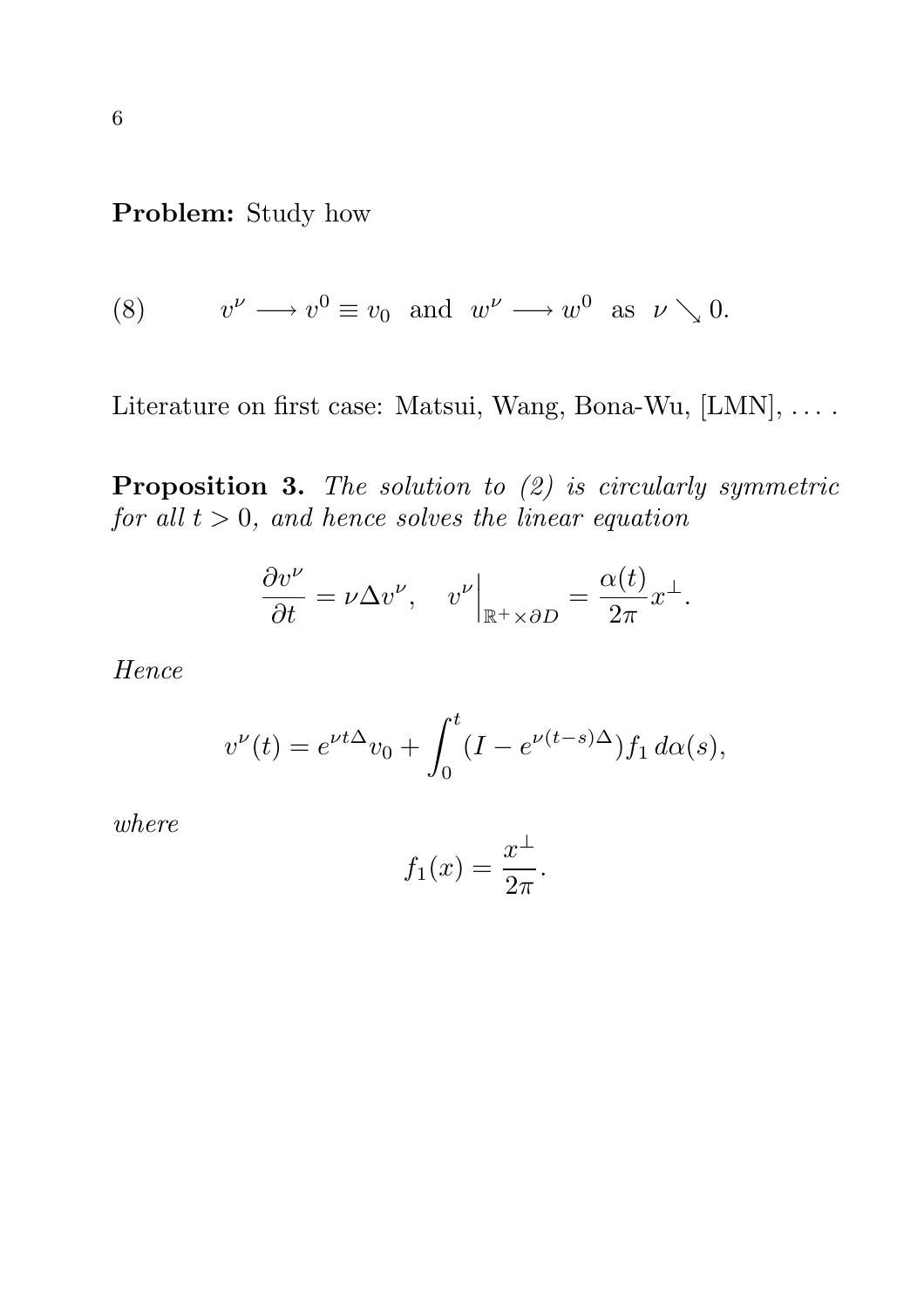Corollary 4. Take a Banach space  $\mathfrak X$  such that  $v_0, f_1 \in \mathfrak X$  and  $\{e^{t\Delta}: t \geq 0\}$  is strongly continuous on  $\mathfrak{X}$ . Then, as  $\nu \searrow 0$ ,

$$
||v^{\nu}(t)-v_0||_{\mathfrak{X}}\longrightarrow 0,
$$

uniformly in  $t \in [0, T_0]$ .

 $\{e^{t\Delta}: t \geq 0\}$  strongly continuous semigroup on

$$
H^{s,p}(D), \quad s \ge 0, \quad p \in [1, \infty), \quad sp < 1,
$$
  
\n
$$
\mathcal{V}^k(D), \text{ weighted } b\text{-Sobolev space},
$$
  
\n
$$
C_*(D) = \{ f \in C(\overline{D}) : f|_{\partial D} = 0 \},
$$
  
\n
$$
H_0^{1,p}(D), \quad 1 \le p < \infty,
$$
  
\n
$$
C_*^1(\overline{D}) = \{ f \in C^1(\overline{D}) : f|_{\partial D} = 0 \}.
$$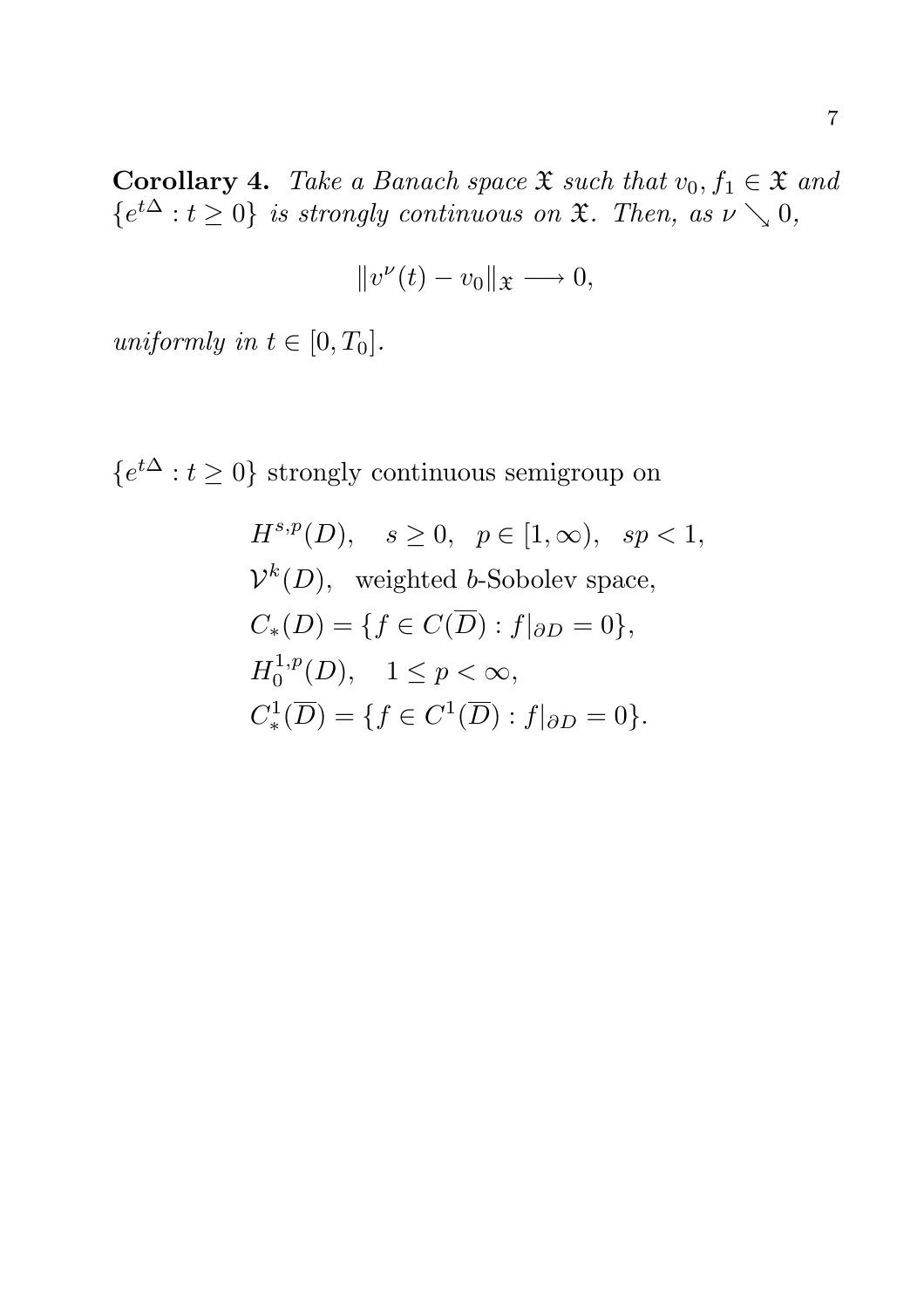Fine analysis of  $e^{t\Delta} f$ , given  $f \in C^{\infty}(\overline{\Omega})$ .

$$
\overline{\Omega} \subset M, \quad f \text{ extends to } \tilde{f}.
$$

$$
e^{t\Delta} f = e^{t\Delta} \tilde{f} - U(t, x)
$$

$$
= f(x) + \sum_{k=1}^{N} \frac{t^k}{k!} \Delta^k f(x) + \widehat{R}_N(t, x) - U(t, x).
$$

$$
(\partial_t - \Delta)U = 0 \text{ on } \mathbb{R} \times \Omega, \quad U(t) = 0 \text{ for } t < 0,
$$

$$
U(t, \cdot) \Big|_{\partial \Omega} = \chi_{\mathbb{R}^+}(t)e^{t\Delta} \tilde{f} \Big|_{\partial \Omega}.
$$

$$
e^{t\Delta}f(x) = \frac{1}{\sqrt{4\pi t}} \int_{-\infty}^{\infty} e^{-s^2/4t} \cos s\sqrt{-\Delta}f(x) \, ds.
$$

Ditto with  $\tilde{f}$  in place of  $f$ .

$$
\cos s\sqrt{-\Delta}f = \cos s\sqrt{-\Delta}\tilde{f} - V(s, x).
$$

$$
(\partial_s^2 - \Delta)V = 0 \text{ on } \mathbb{R} \times \Omega, \quad V(s) = 0 \text{ for } s < 0,
$$

$$
V(s, \cdot)\Big|_{\partial\Omega} = \chi_{\mathbb{R}^+}(s) \cos s \sqrt{-\Delta} \tilde{f}\Big|_{\partial\Omega}.
$$

Hence

$$
U(t,x) = \frac{2}{\sqrt{4\pi t}} \int_0^\infty e^{-s^2/4t} V(s,x) ds.
$$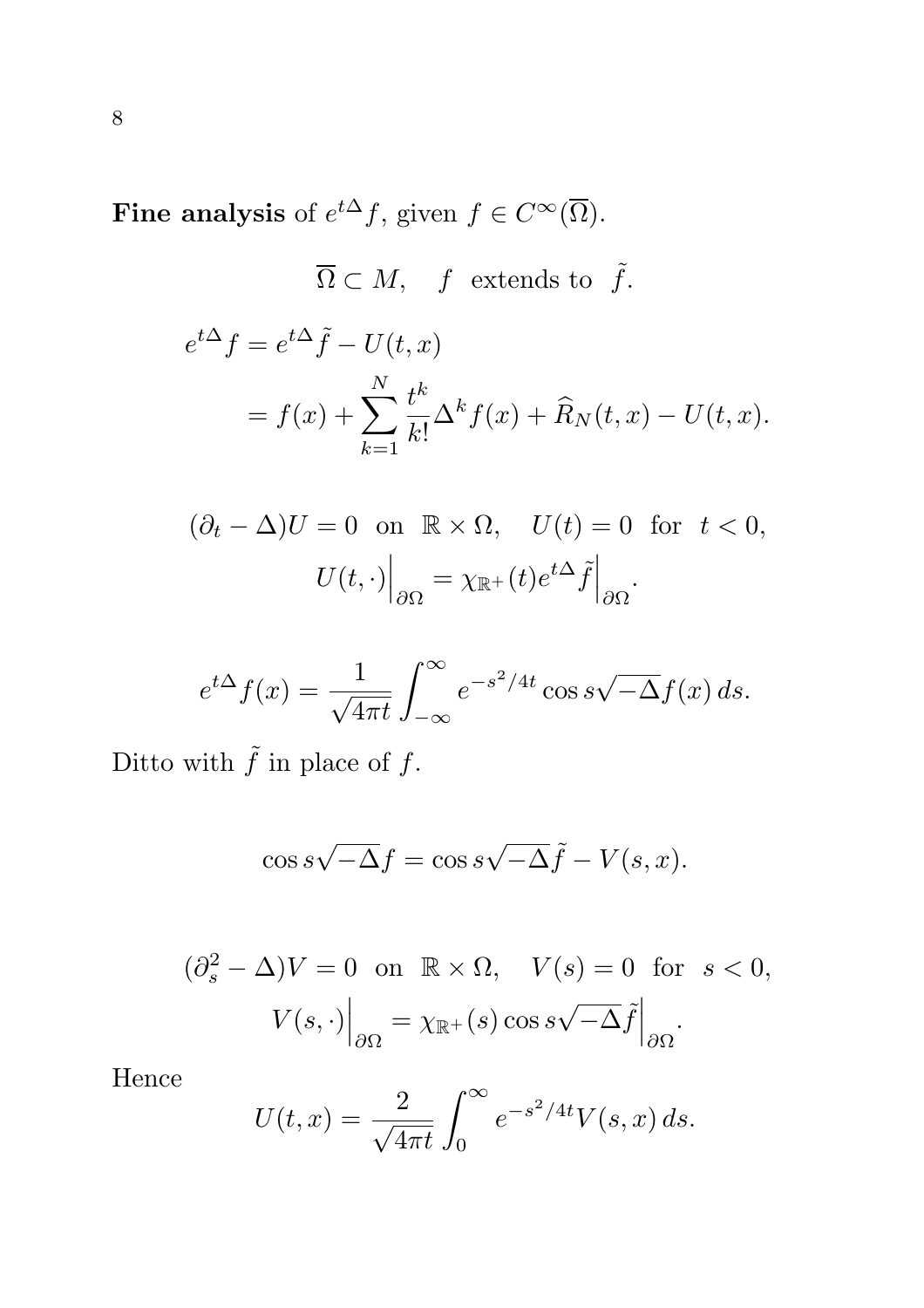For  $V(s, x)$ , we have a progressing wave expansion:

$$
V(s,x) = \sum_{j=0}^{N} b_j(x)(s - \varphi(x))_+^j + R_N(s,x).
$$

Here,

$$
\varphi(x) = \text{dist}(x, \partial \Omega).
$$

In particular,

$$
\Omega = D \Longrightarrow \varphi(x) = 1 - |x|.
$$

Main conclusion:

$$
e^{t\Delta} f(x) \sim \sum_{k\geq 0} \frac{t^k}{k!} \Delta^k f(x)
$$

$$
- \sum_{j\geq 0} 2b_j(x) (4t)^{j/2} E_j \left(\frac{\varphi(x)}{\sqrt{4t}}\right),
$$

where

$$
E_j(y) = \frac{1}{\sqrt{\pi}} \int_y^{\infty} e^{-s^2} (s - y)^j ds.
$$

Note

$$
b_j|_{\partial\Omega} = 0
$$
 when j is odd.  
 $b_0|_{\partial\Omega} = f|_{\partial\Omega}, E_0(0) = \frac{1}{2}.$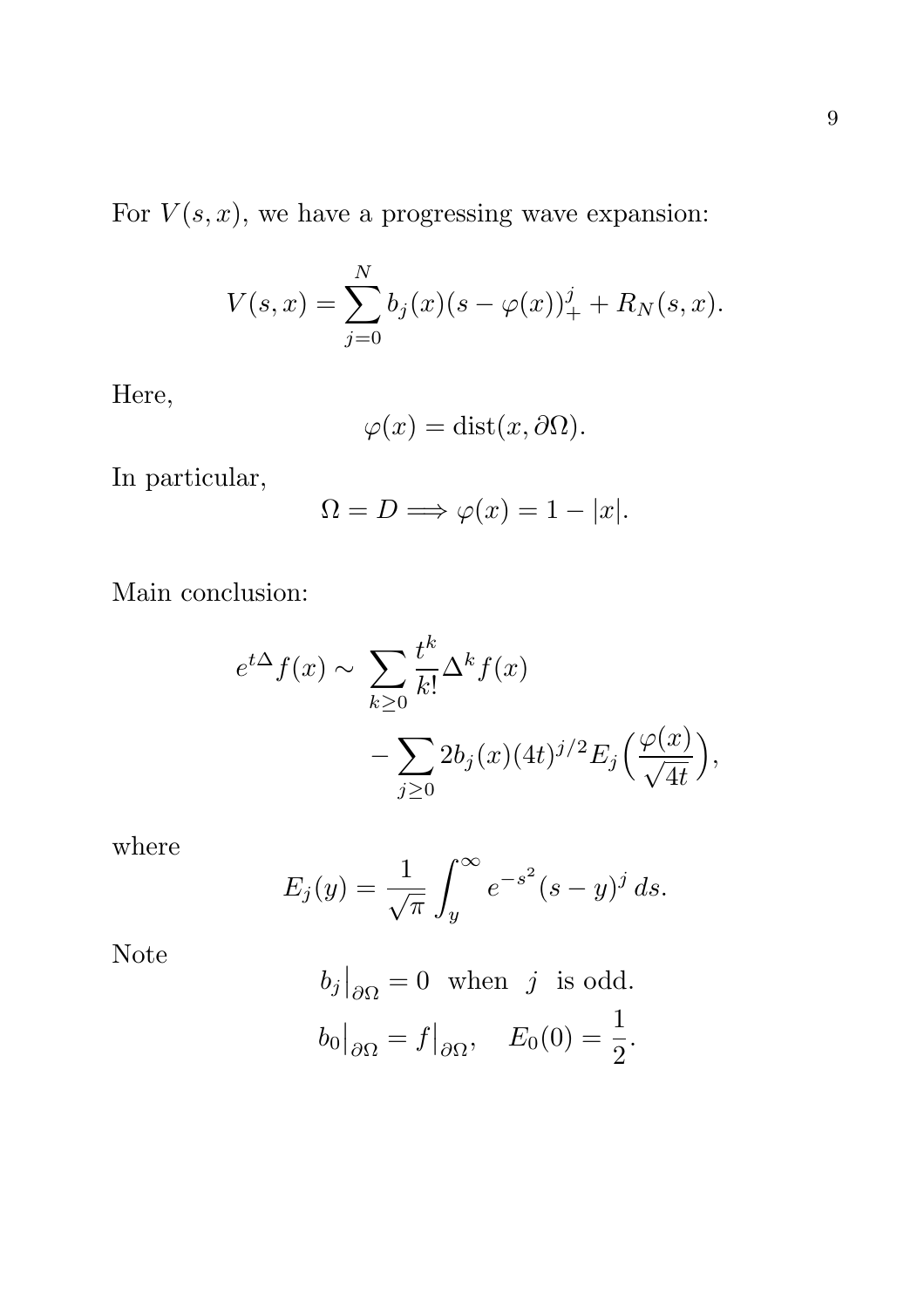Second part of (8): How  $w^{\nu} \longrightarrow w^{0}$ .

$$
\partial_t w^{\nu} = (\nu \Delta - X_{\nu}) w^{\nu} + f^{\nu}(t) \text{ on } \mathbb{R}^+ \times D,
$$
  
\n
$$
w^{\nu}(t) = \beta(t) \text{ on } \mathbb{R}^+ \times \partial D,
$$
  
\n
$$
w^{\nu}(0) = w_0(x).
$$

$$
X_{\nu}g = \nabla_{v^{\nu}}g = s^{\nu}(t,|x|)\frac{\partial g}{\partial \theta}.
$$

$$
\partial_t w^0 = -Xw^0 + f^0(t)
$$
,  $w^0(0, x) = w_0(x)$ .

$$
Xg = \nabla_{v_0} g = s_0(|x|) \frac{\partial g}{\partial \theta}.
$$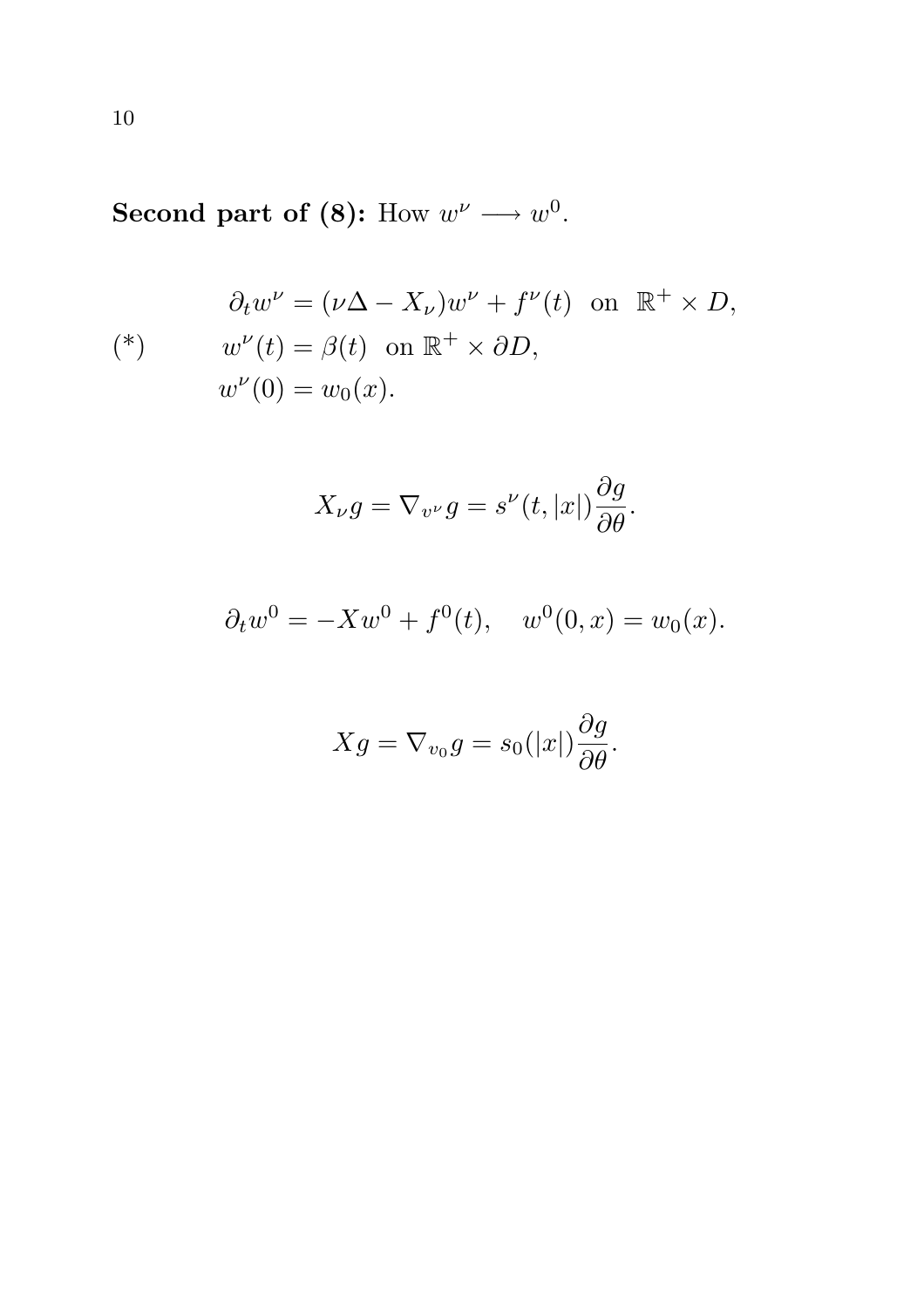Separate 2 singular perturbation mechanisms:

(9) 
$$
\partial_t w^{\nu} = (\nu \Delta - X) w^{\nu} + (X - X_{\nu}) w^{\nu} + f^{\nu}(t).
$$

Set  $W^{\nu}(t,x) = w^{\nu}(t,x) - \beta(t)$ , which solves

(10) 
$$
\partial_t W^{\nu} = (\nu \Delta - X)W^{\nu} + (X - X_{\nu})W^{\nu} + g^{\nu}(t),
$$

$$
W^{\nu}(t, x) = 0 \text{ on } \mathbb{R}^+ \times \partial D,
$$

$$
W^{\nu}(0, x) = W_0(x) = w_0(x) - \beta(0).
$$

Here,

$$
g^{\nu}(t) = f^{\nu}(t) - \beta'(t).
$$

Note

$$
w^{\nu} - w^0 = W^{\nu} - W^0,
$$

where

(10A) 
$$
\partial_t W^0 = -X W^0 + g^0(t), \quad W^0(0, x) = W_0(x).
$$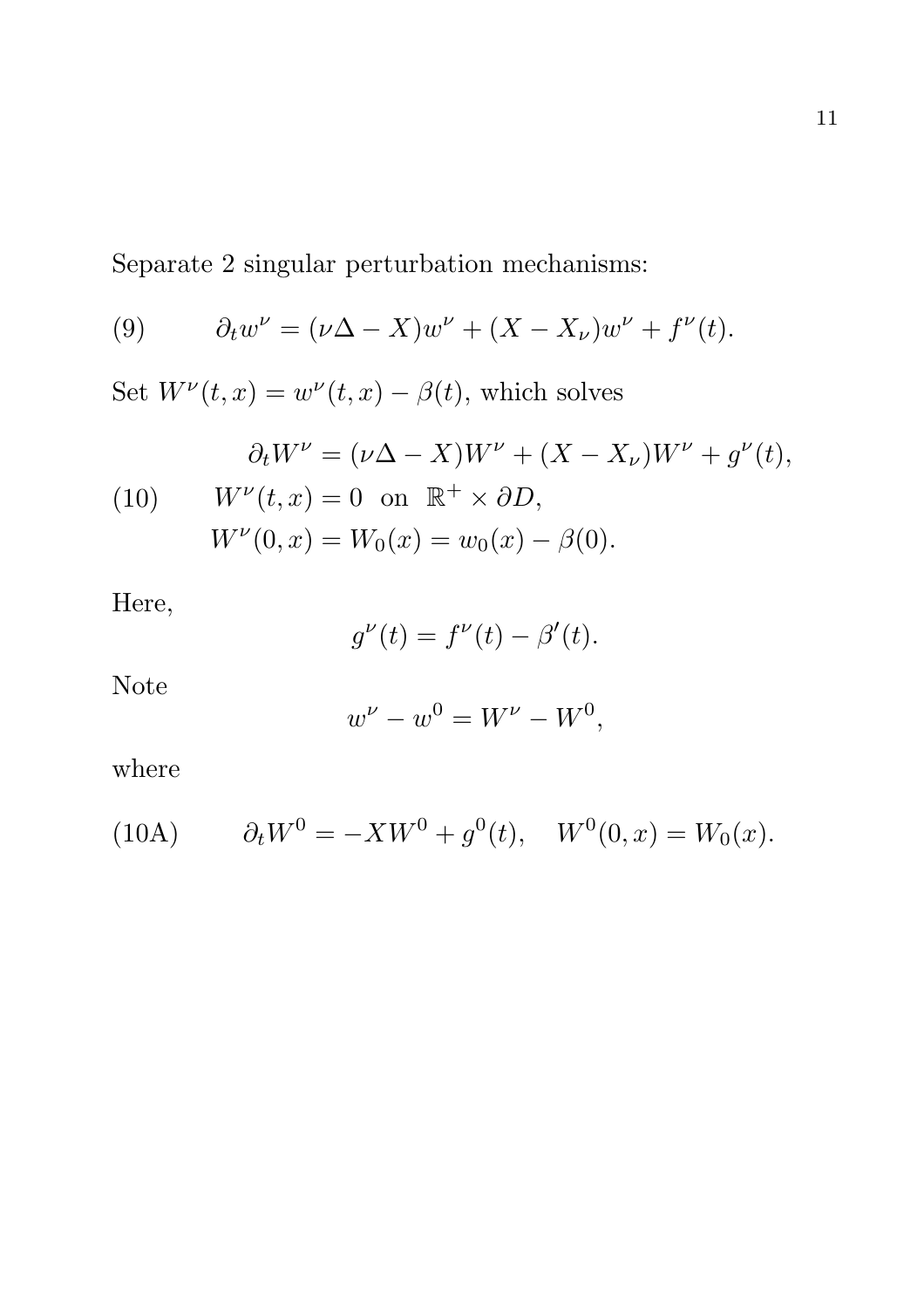Apply Duhamel's formula to (10)–(10A), to get

$$
w^{\nu}(t,x) - w^{0}(t,x) = R_{1}(\nu,t,x) + R_{2}(\nu,t,x) + R_{3}(\nu,t,x),
$$

with

$$
R_1(\nu, t, x) = e^{t(\nu \Delta - X)} W_0 - e^{-tX} W_0,
$$
  
\n
$$
R_2(\nu, t, x) = \int_0^t [f^{\nu}(s) - f^0(s)] ds
$$
  
\n
$$
+ \int_0^t (e^{\nu(t-s)\Delta} 1 - 1) g^{\nu}(s) ds
$$
  
\n
$$
R_3(\nu, t, x) = \int_0^t e^{(t-s)(\nu \Delta - X)} (s_0 - s^{\nu}) \frac{\partial w^{\nu}}{\partial \theta} ds.
$$

Precise analysis of  $R_2(\nu, t, x)$  easy, by fine analysis of  $e^{t\Delta} f$ .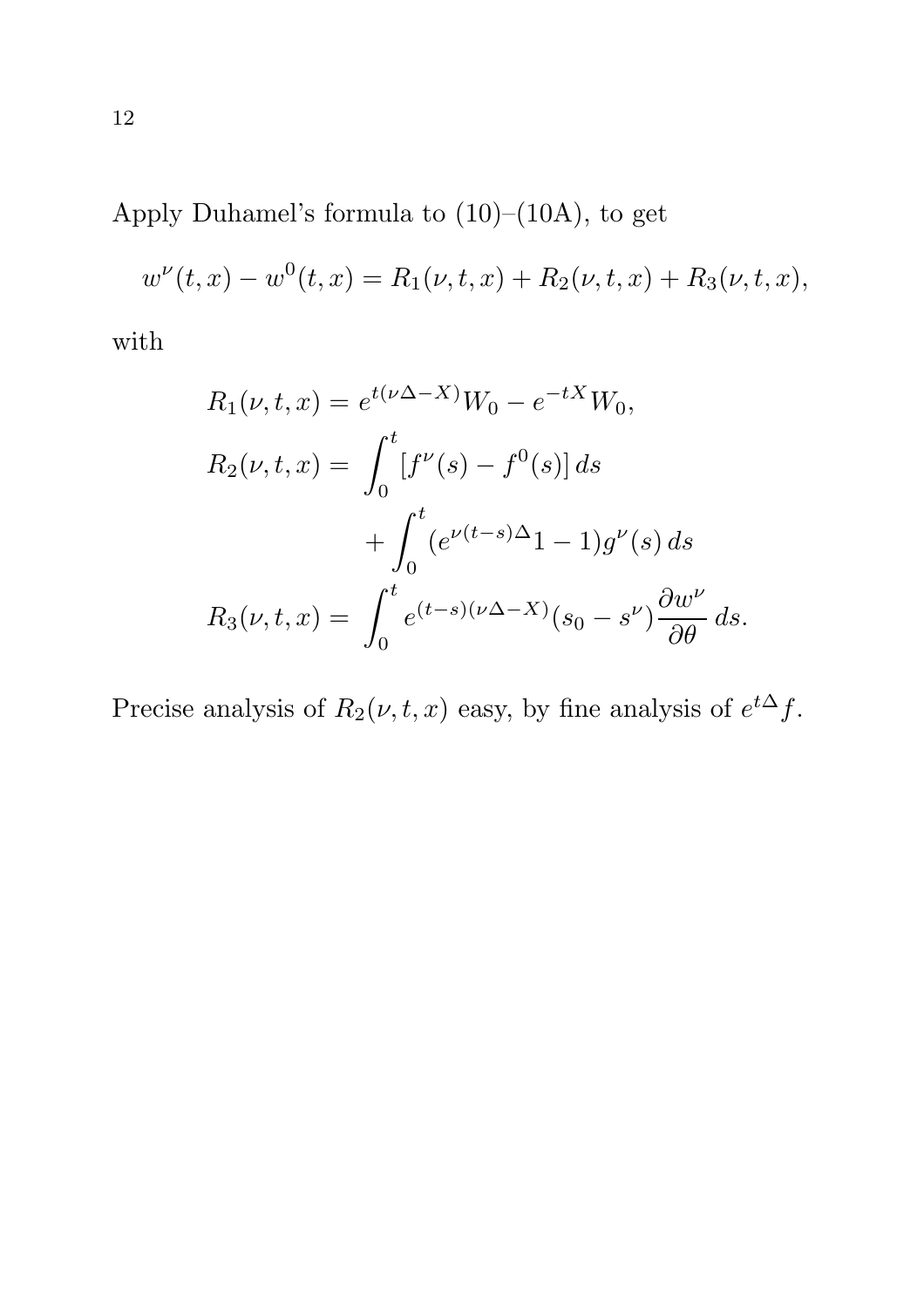### Analysis of  $R_3(\nu, t, x)$ .

Take  $Z^{\nu} = \partial_{\theta} w^{\nu}$ . Apply  $\partial_{\theta}$  to (\*). Since  $\partial_{\theta}$  commutes with  $\Delta$ and with  $X_{\nu}$ , we get

$$
\frac{\partial Z^{\nu}}{\partial t} = (\nu \Delta - X_{\nu}) Z^{\nu}, \quad Z^{\nu} \Big|_{\mathbb{R}^+ \times \partial D} = 0, \quad Z^{\nu}(0) = \partial_{\theta} w_0.
$$

Maximum principle gives

$$
\|\partial_{\theta}w^{\nu}(s)\|_{L^{\infty}(D)} \le \|\partial_{\theta}w_0\|_{L^{\infty}(D)}.
$$

Radial symmetry gives

$$
e^{(t-s)(\nu\Delta-X)}|s_0 - s^{\nu}| = e^{\nu(t-s)\Delta}|s_0 - s^{\nu}|.
$$

Since  $e^{t(\nu \Delta - X)}$  is positivity preserving, we get

$$
|R_3(\nu, t, x)| \le ||\partial_{\theta} w_0||_{L^{\infty}} \int_0^t e^{\nu(t - s)\Delta} |s_0 - s^{\nu}| ds
$$
  
\n
$$
\implies \text{good estimates, including boundary layer thickness}
$$
  
\n(but no boundary layer resolution)

Next task: analyze  $R_1(\nu, t, x)$ , given  $W_0 \in C^\infty(\overline{D})$ .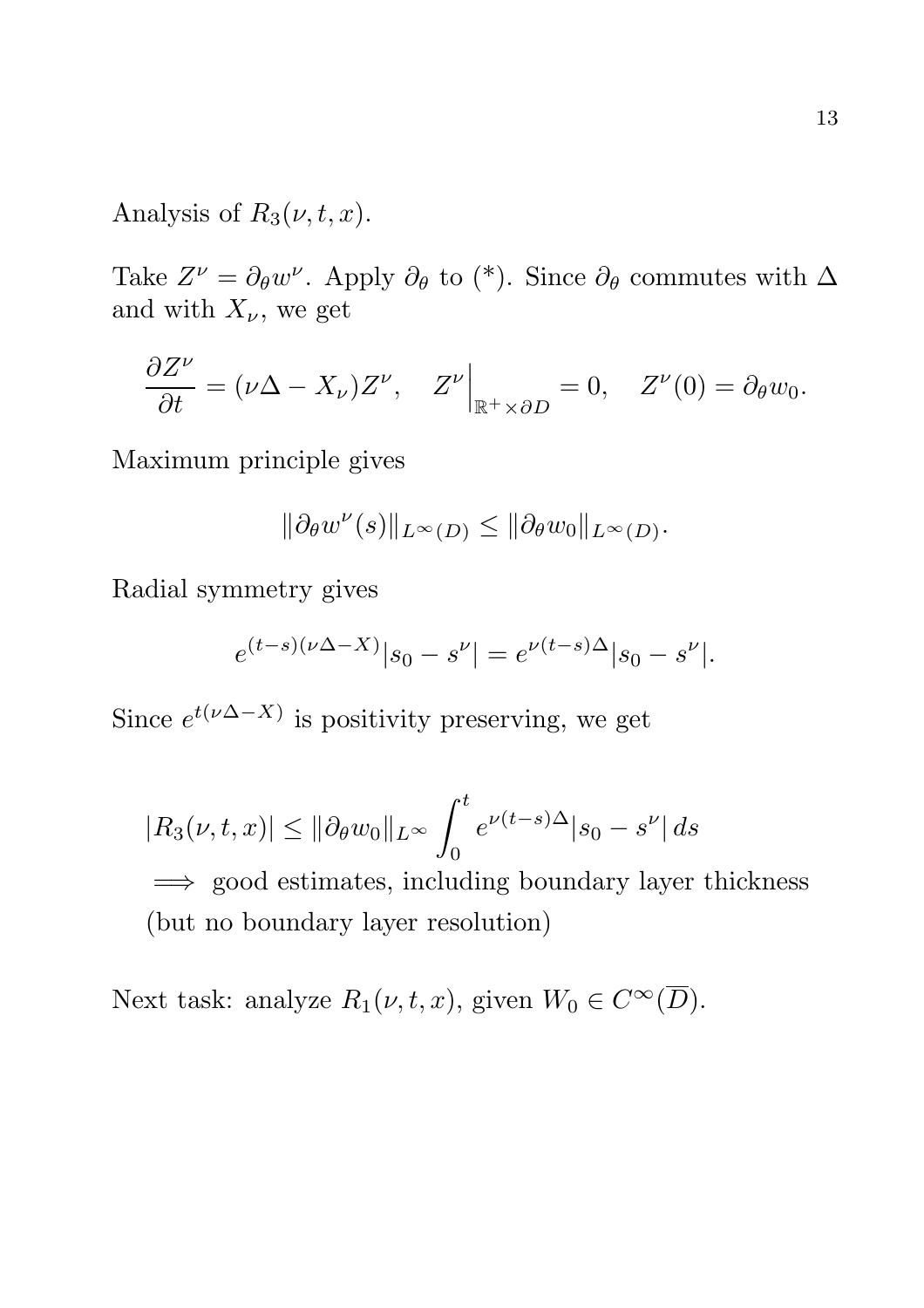Analysis of 
$$
e^{t(\nu \Delta - X)}W_0
$$
,  $W_0 \in C^{\infty}(\overline{\Omega})$ .  
\n $\overline{\Omega} \subset M$ ,  $W_0$  extends to  $\widetilde{W}_0 \in C^{\infty}(M)$ ,  
\nX extends to  $C^{\infty}$  vector field.

Set

$$
v_{\nu} = e^{tX} e^{t(\nu \Delta - X)} W_0,
$$
  

$$
V_{\nu} = e^{tX} e^{t(\nu \Delta - X)} \widetilde{W}_0.
$$

(11) 
$$
\frac{\partial}{\partial t}v_{\nu} = \nu e^{tX} \Delta e^{-tX} v_{\nu} = \nu L(t)v_{\nu},
$$

(12) 
$$
\frac{\partial}{\partial t}V_{\nu} = \nu e^{tX} \Delta e^{-tX} V_{\nu} = \nu L(t) V_{\nu},
$$

where

$$
L(t) = e^{tX} \Delta e^{-tX}.
$$

We have

$$
v_{\nu}(t,x) = V_{\nu}(t,x) - u_{\nu}(t,x),
$$

where  $u_{\nu}$  is found by the method of layer potentials (see below).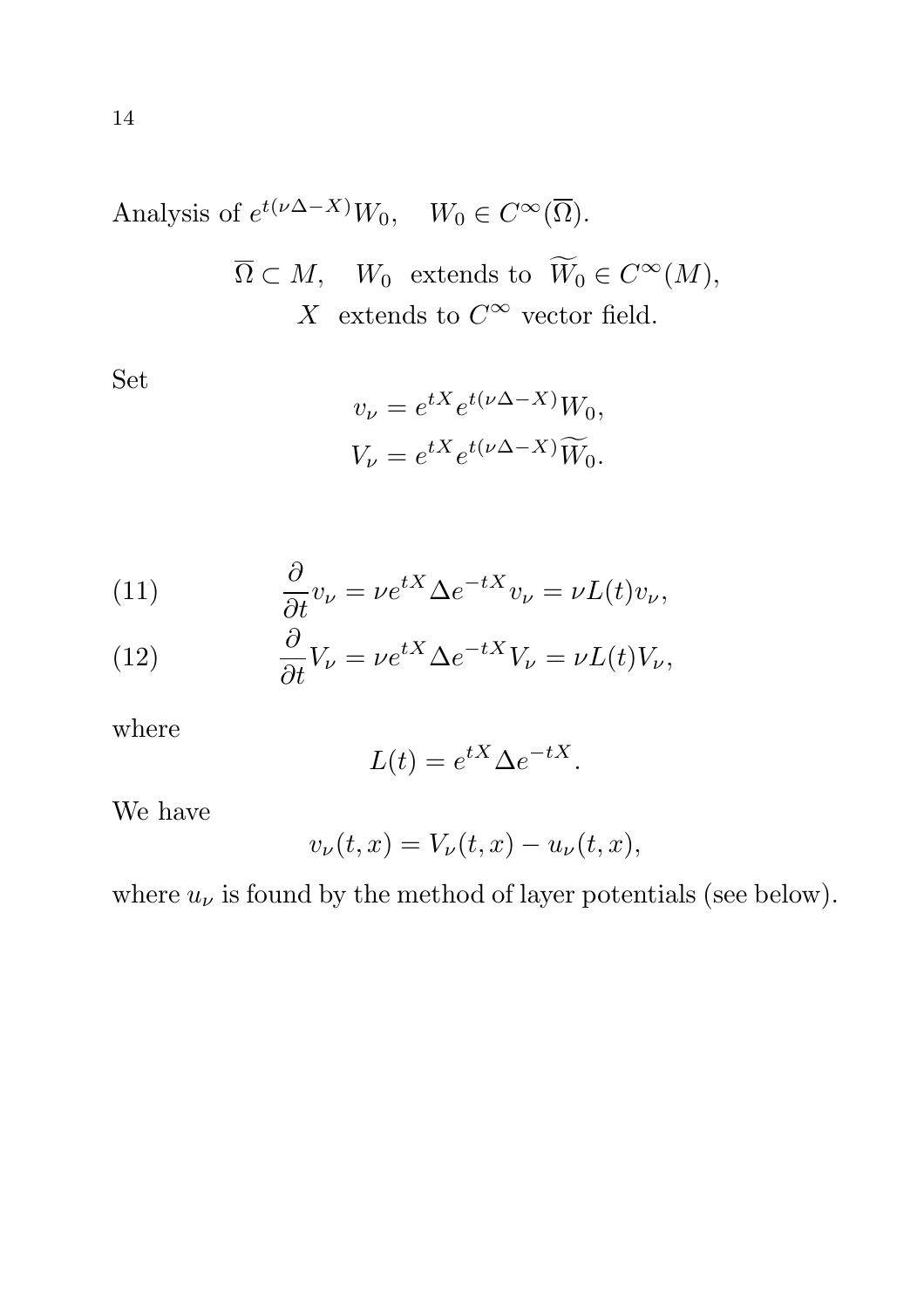Solving (12) for  $V_{\nu}$  leads to

$$
V_{\nu}(t,x) = \int\limits_{M} V_{\nu}(s,y) H(\nu, s, t, x, y) dV_s(y),
$$

for  $0 \leq s < t$ , where  $H(\nu, s, t, x, y)$  is obtained by a variant of heat kernel asymptotics, also connected to semiclassical asymptotics.

Formulas for  $H(\nu, s, t, x, y)$ .

$$
S_{\nu}^t f(x) = (2\pi)^{-n/2} \int a(\nu, t, x, \xi) e^{ix \cdot \xi} \hat{f}(\xi) d\xi.
$$

$$
a(\nu, t, x, \xi) \sim \sum_{j \ge 0} a_j(\nu, t, x, \xi).
$$

The  $a_j$  satisfy transport equations. First transport equation:

$$
\frac{\partial a_0}{\partial t} = -\nu G(t, x, \xi) a_0, \quad a_0(\nu, 0, x, \xi) = 1,
$$
  

$$
G(t, x, \xi) = -L_2(t, x, \xi) \text{ (symbol of } L(t)).
$$

Solution

$$
a_0(\nu, t, x, \xi) = e^{-\nu t H(t, x, \xi)}, \quad H(t, x, \xi) = \frac{1}{t} \int_0^t G(s, x, \xi) ds.
$$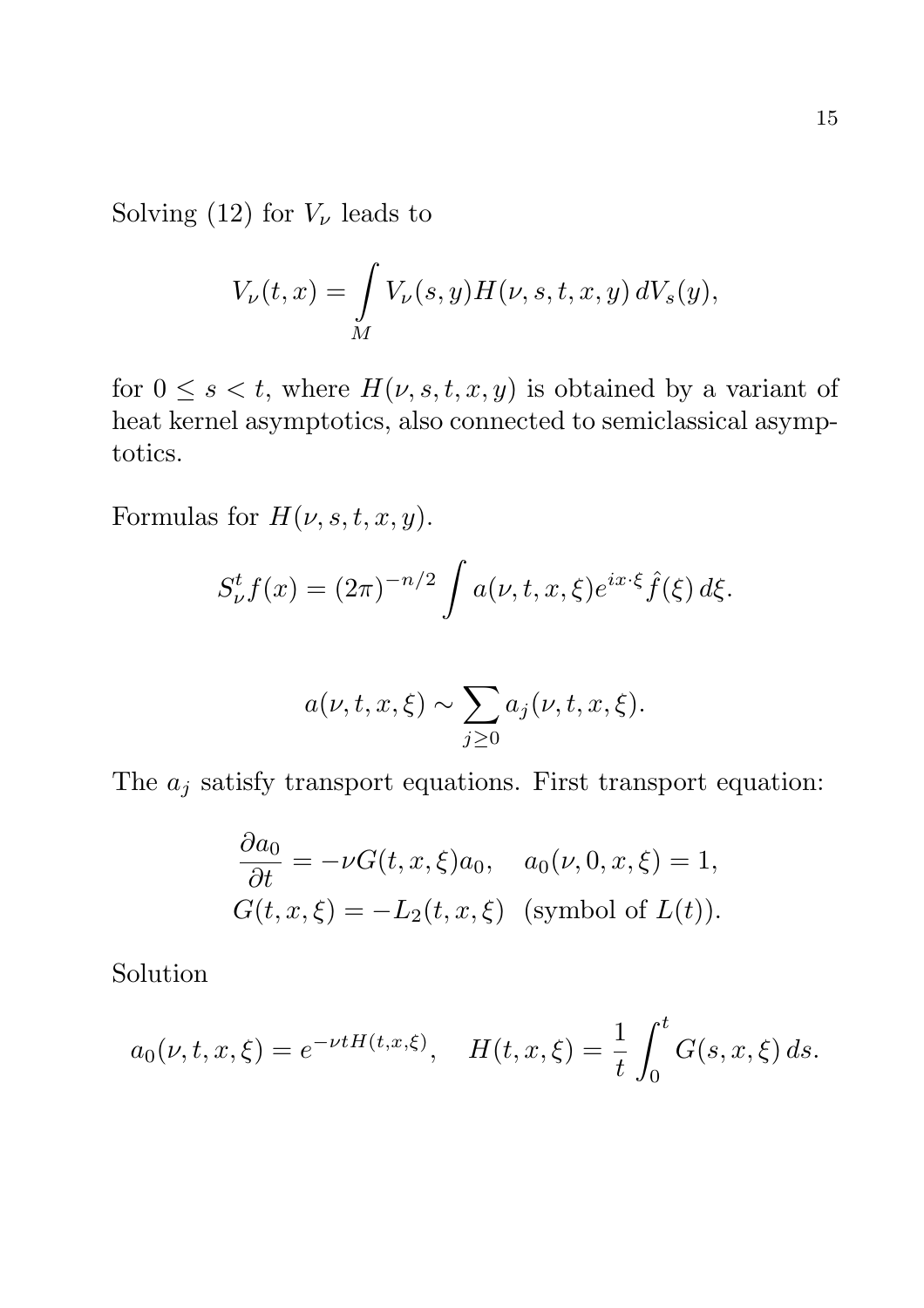Take Fourier transform to get integral kernels:

$$
H(\nu, s, t, x, y) = g(s, y)^{-1/2} K(\nu, s, t, x, x - y),
$$

$$
K \sim \sum_{j \ge 0} K_j(\nu, s, t, x, z),
$$

$$
K_0(\nu, s, t, x, z) = (4\pi\nu(t - s))^{-n/2} \det \mathcal{G}(s, t, x)^{1/2}
$$
  

$$
e^{-\mathcal{G}(s, x, x)z \cdot z/4\nu(t - s)}.
$$

$$
H_0(\nu, s, t, x, y) = g(s, y)^{-1/2} K_0(\nu, s, t, x - y).
$$

$$
\Omega = D \Longrightarrow n = 2.
$$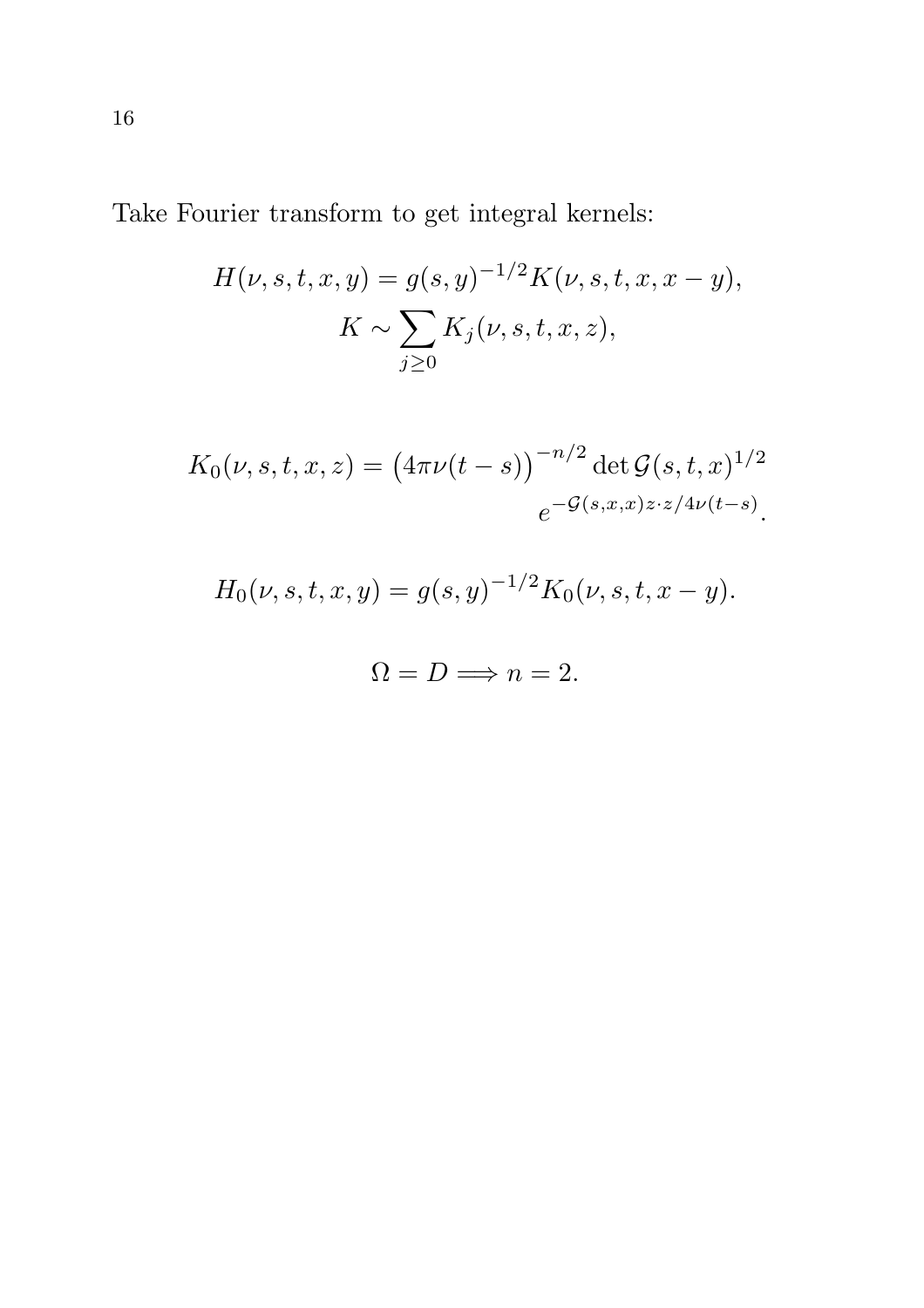# Layer potential methods give  $u_{\nu}$ .

(13) 
$$
u_{\nu}(t,x) = \mathcal{D}_{\nu} h_{\nu}(t,x),
$$

where

$$
\mathcal{D}_{\nu}h(t,x) = \nu \int_0^t \int_{\partial D} h(s,y) \frac{\partial H}{\partial n_{s,y}}(\nu, s, t, x, y) dS_s(y) ds.
$$

Trace formula:

$$
\mathcal{D}_{\nu}h\Big|_{\mathbb{R}\times\partial D} = \Big(\frac{1}{2}I + \nu N_{\nu}\Big)h.
$$

In (13),  $h_{\nu}$  solves

$$
\left(\frac{1}{2}I + \nu N_{\nu}\right)h_{\nu} = g_{\nu} = \chi_{\mathbb{R}^+}(t)V_{\nu}(t, x), \quad x \in \partial D.
$$

Note that

$$
\left\|\frac{\partial H}{\partial n_{s,y}}(\nu,s,t,x,\cdot)\right\|_{L^1(D)} \le C((t-s)\nu)^{-1/2}, \quad x \in \partial D,
$$

so

$$
\|\nu N_{\nu}h\|_{L^{\infty}(I\times\partial D)} \leq C(I)\nu^{1/2} \|h\|_{L^{\infty}(I\times\partial D)}.
$$

Hence

$$
h_{\nu} = 2(I + 2\nu N_{\nu})^{-1} g_{\nu}
$$
  
= 2(I - 2\nu N\_{\nu} + 4\nu^2 N\_{\nu}^2 - \cdots)g\_{\nu}.